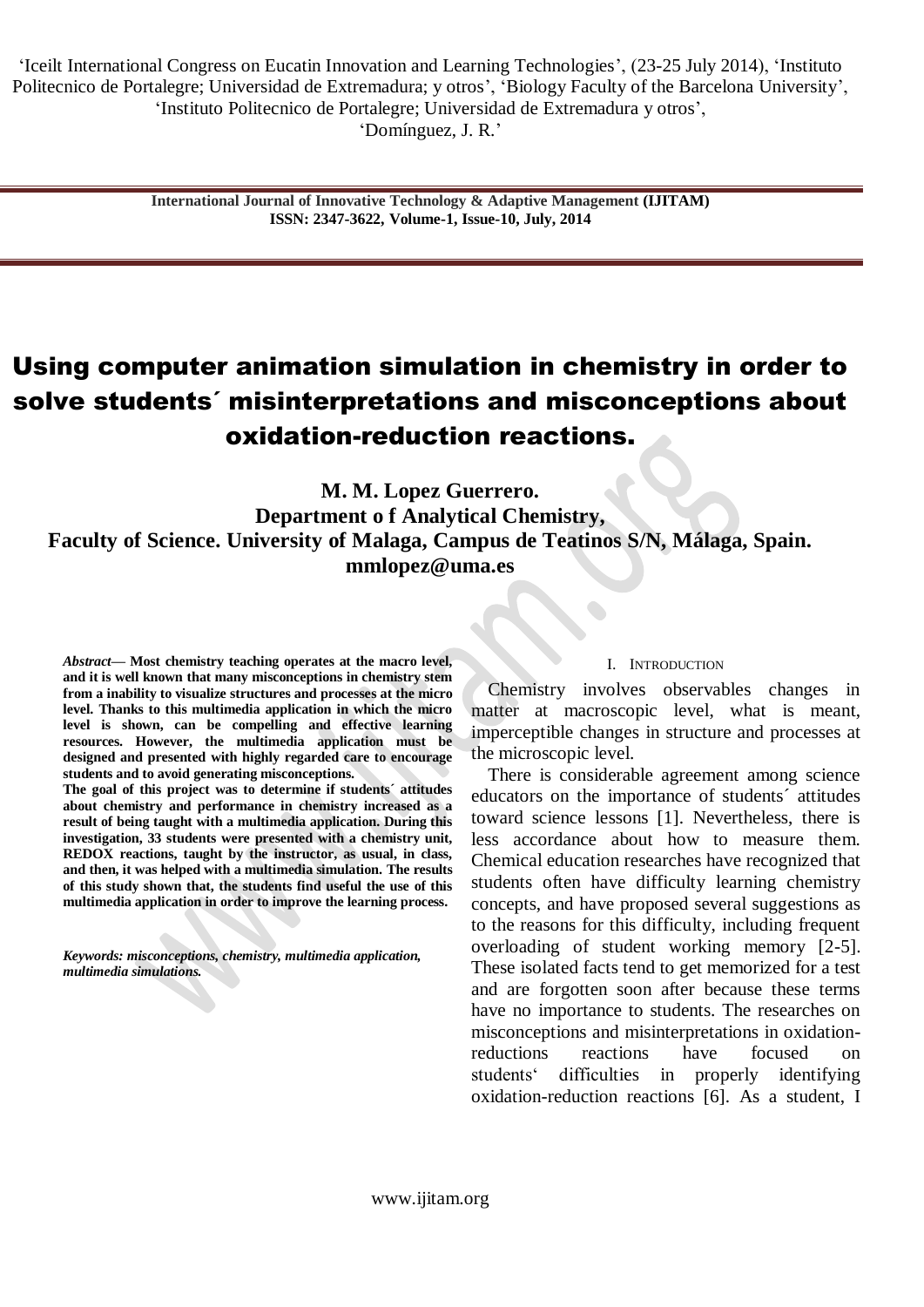> **International Journal of Innovative Technology & Adaptive Management (IJITAM) ISSN: 2347-3622, Volume-1, Issue-10, July, 2014**

was used to learning with a typical text book, in a traditional way, however, as an instructor, I would like to teach with a new method, which would improve the students' motivation about this topic. One of the major goals in teaching chemistry with a contextual approach is that students will develop the ability to understand a make decision about issued they may face in their everyday lives outside of the classroom [7, 8]. Teachers can better prepare students for the modern world teaching with a modern approach.

In this work, it is reported an investigation that employed computer simulations to demonstrate an experiment that was relevant to the solution of chemistry problems. Teaching chemistry with a multimedia application has an advantage over traditional approaches for several reasons. These applications allow students to be more nearly engaged with complex concepts. On the other hand, traditional chemistry classes tend to focus on the repetition of mathematical problems, and the memorization of chemistry facts and tables [7]. Undergraduates find this uninspiring, and irrelevant to their lives [7, 9].

In this case is going to do research about oxidation-reduction reactions, focused on students" difficulties in properly identifying oxidation reduction reactions [9-11]. One reason for this difficulty is that chemistry teachers and textbooks often use more than one definition for the processes of oxidation and reductions. These definitions include the electron method, the oxidation number methods, the oxygen method, the hydrogen method, and others.

This study was created as a descriptive study in which the survey technique was used. The study was carried out during the course 2013-2014. The sample consisted of 35 volunteer students from three different classes, at the first course of Mechanical Engineer degree at University of Málaga, during the first semester; introductory chemistry course conducted by one of the researcher of this work. The students came from a variety of socioeconomic and cultural backgrounds. The student attitudes towards taking chemistry were varied. But the vast majority of them did no love chemistry, and they were there simply because they needed to pass the exams to obtain the degree. The two groups which had participated, had the same experience in working with chemicals in lab, and had attended the same computer simulations. Students´ responses were analysed using a Likert scale. The scale of the test was a five point Likert type scale with a range of five options. The positive items range from  $1=$  Certainly Disagree to  $5=$ Certainly Agree. The relevant knowledge before and after the use of visual tools was identified using a pre- and post- test. What they thought that they knew about the topic was measured using a Questionnaire, before and after the use of the visual tools. And finally, only two groups, the experimental groups B and D, which had used the visual tools, answered the utility test about the visual tools.

Computer animation. This program was about the zinc-copper reaction, it was animated as two dimensional and when two objects approach each other, they were animated as colliding and

# II. EXPERIMENTAL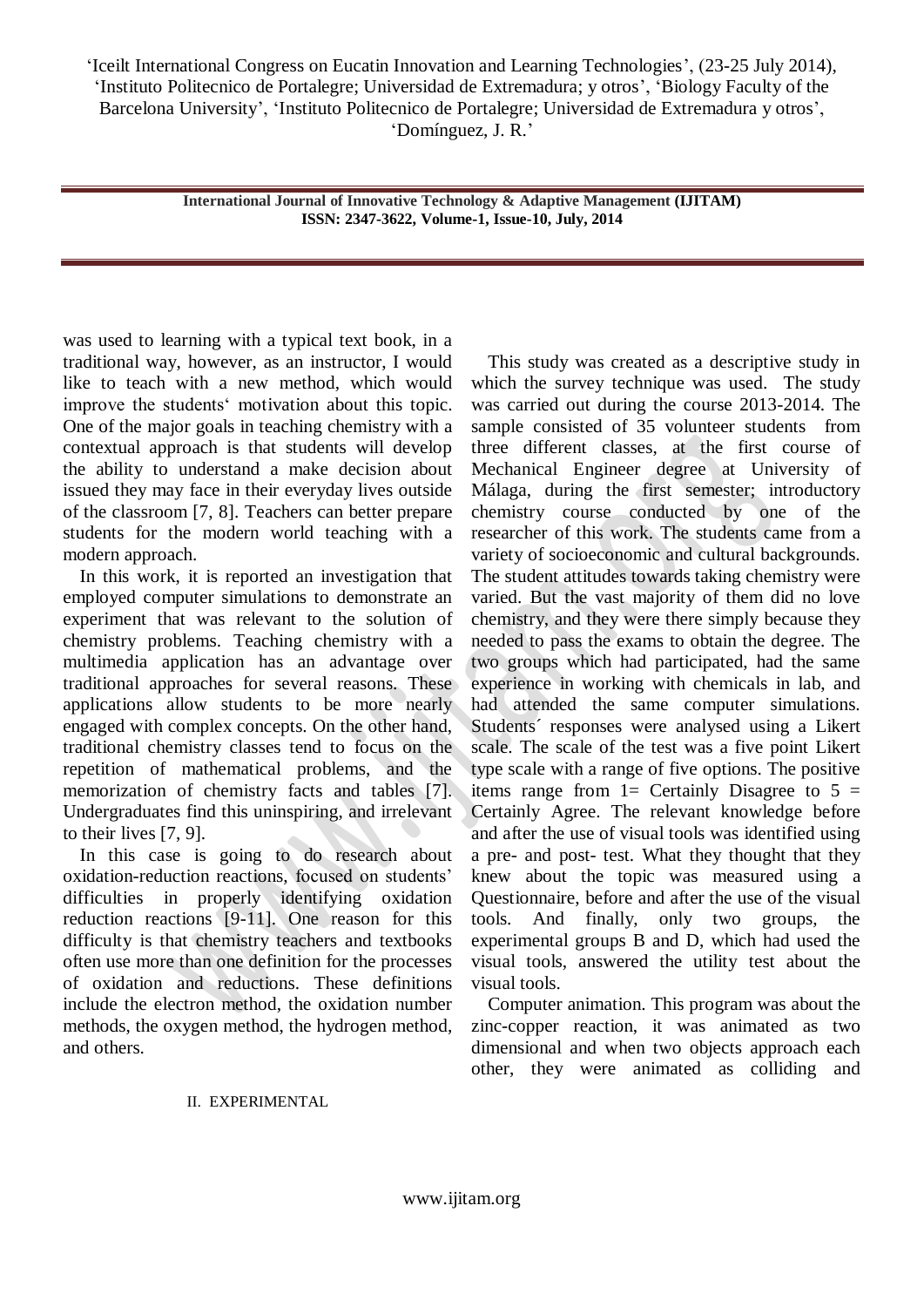> **International Journal of Innovative Technology & Adaptive Management (IJITAM) ISSN: 2347-3622, Volume-1, Issue-10, July, 2014**

bouncing off each other. The total viewing time for this animation is less than 1 minute.

The animation started with several zinc atom circles in an organized patter placed against a grey background (water). Floating freely in the water were some copper atoms with a "2+" symbol on them (cation of copper) and the double number of atom clusters containing atom with a "-" symbol on it surrounded by nitrate ions. The reaction occurs when one copper atom approach one zinc atom and the electrons are transferred from zinc to copper. And now, the zinc atoms have "2+" symbol on it and become smaller and at the same time, each copper atom becomes larger and loses its "2+" symbol. With this example, the students are able to see how the micro level works as a macro level, and how some changes occur in the atom structures.

An easy way to comply with the conference paper formatting requirements is to use this document as a template and simply type your text into it.

# III. RESULTS AND DISCUSSION

In this case, the learning process will be improved because this learning experience would involve students to observe a chemical phenomenon, in particularly, a chemical reaction as a lecture demonstrations and then, it will be viewed an animation multimedia application about the phenomenon at the molecular level, which will be explained by a narrator. And eventually, the students will adapt their mental model to explain a similar phenomenon with an analogous substance or reactions. The most important thing for the success of this multimedia application to promote

visualisation as a learning strategy is the practice and application of the visualisation skills developed.

And with this type of learning, we obtain some advantages as construct scientifically acceptable mental models of substances and reactions at the molecular level which will be able to apply in other new models to new substances and reactions. Furthermore, it will be possible that the student use their models to understand new chemistry concepts that require a molecular level (micro level).

The result of the questionnaires shown that the highest post test scores about the knowledge were obtained by students with high prior knowledge. And greatest gains were achieved by students with low prior knowledge who had high disembedding ability and used deep learning strategies. Hence, it can be said that animation encourages students with low prior knowledge to develop new ideas to create their mental models.

Turning to some qualitative aspects of the use of the simulations, discussions with the students after the intervention showed that most students initially assumed that the simulation did not help them in the solution of the problems but, finally, it was were useful in helping with the proper application of the equations. Further discussion revealed some interesting aspects of the students´ actions and attitudes, with several of them admitting that through the simulation cleared something in their minds.

Each category had a mixture of positive response statements and negative response statements. A selection of five on the positve response statements indicated a favorable attitude about the utility of the application whereas a selection of one on the negative response statements indicated a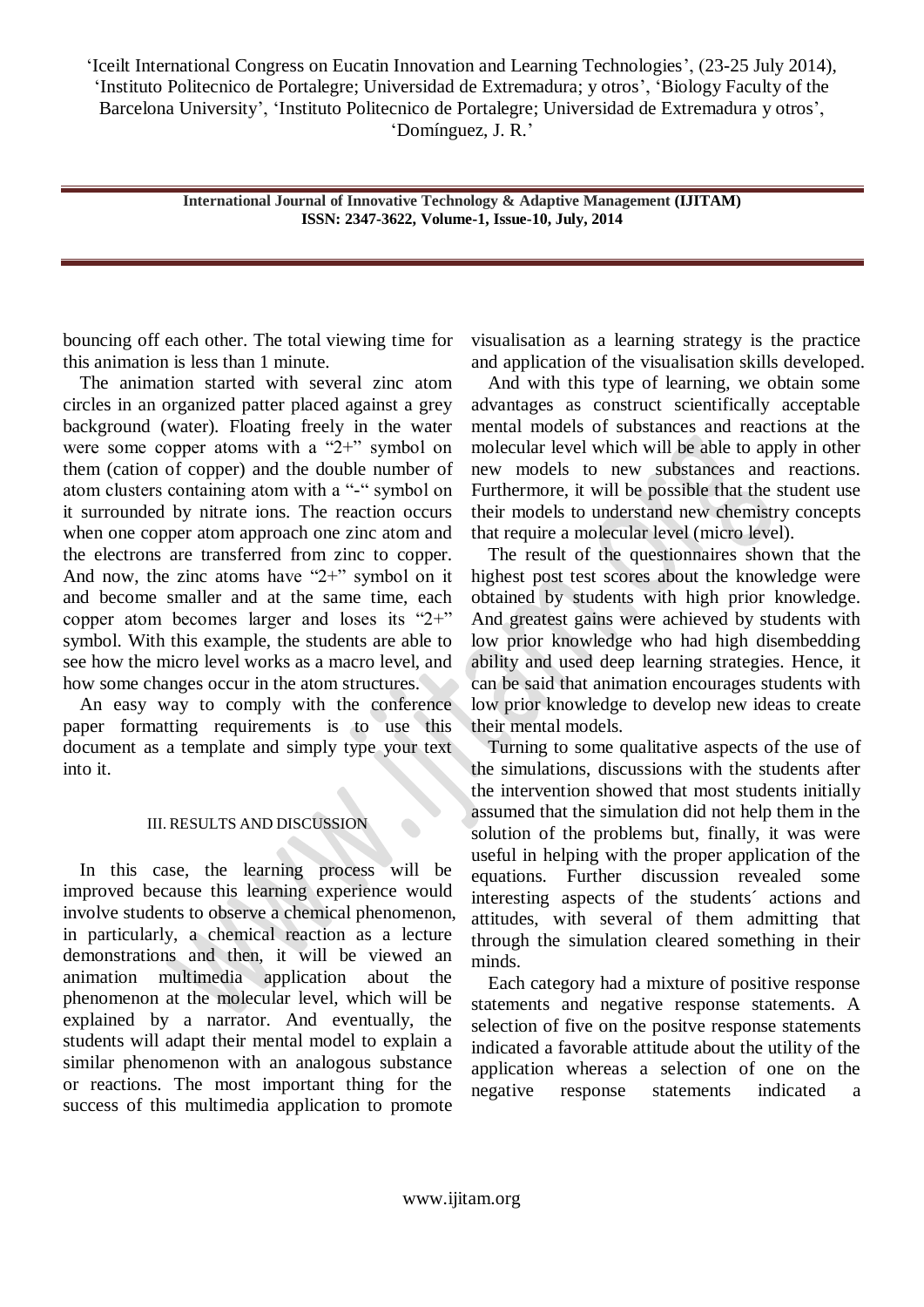> **International Journal of Innovative Technology & Adaptive Management (IJITAM) ISSN: 2347-3622, Volume-1, Issue-10, July, 2014**

unfavorable attitude about the REDOX multimedia application.

In order to develop the results obtained, we need to enumerate the questions that the students had to answer. Table 1 shows the different question which the students had to answer using a Likert scale.

teaching in this class I like it.

In Figure 1 we can see as the vast majority of students think that the use of the application is a good way to understand the microscopic level of these types of reactions. In this Figure is shown values higher or equal to 2.5, which is meant, they think in a positive way about the application utility.

Following it was examined the distribution for each different variable and each group study. The average and the standard desviation values are presented in Table 2.

| <b>IADLE 1. QUESTIONS ANSWERED B1 STUDENTS.</b> |                                                                                      |  |  |  |  |  |
|-------------------------------------------------|--------------------------------------------------------------------------------------|--|--|--|--|--|
| 1                                               | The use of the multimedia application is more<br>effective than conventional classes |  |  |  |  |  |
| 2                                               | The use of the multimedia application is more                                        |  |  |  |  |  |
|                                                 |                                                                                      |  |  |  |  |  |
|                                                 | effective to understand theory                                                       |  |  |  |  |  |
| 3                                               | Students enjoy the topic theory more<br>than                                         |  |  |  |  |  |
|                                                 | conventional classes.                                                                |  |  |  |  |  |
| 4                                               | Students like more this type of classes.                                             |  |  |  |  |  |
| $\overline{5}$                                  | They prefer this method in other subjects.                                           |  |  |  |  |  |
| 6                                               | The use of multimedia application improves my                                        |  |  |  |  |  |
|                                                 | understanding of the topic                                                           |  |  |  |  |  |
| 7                                               | The multimedia application removes a valuable                                        |  |  |  |  |  |
|                                                 | study time                                                                           |  |  |  |  |  |
| 8                                               | I think the media application should also be used                                    |  |  |  |  |  |
|                                                 | in other subjects                                                                    |  |  |  |  |  |
| 9                                               | The multimedia application helps me especially.                                      |  |  |  |  |  |
| 10                                              | We should stop using the media application                                           |  |  |  |  |  |
| 11                                              | I think the multimedia application shows the                                         |  |  |  |  |  |
|                                                 | interest of the teacher for our learning                                             |  |  |  |  |  |
| 12                                              | I think the multimedia application is very                                           |  |  |  |  |  |
|                                                 | beneficial for the class                                                             |  |  |  |  |  |
| 13                                              | Having the multimedia application as part of the                                     |  |  |  |  |  |
|                                                 |                                                                                      |  |  |  |  |  |

**Application Utility**  $\overline{A}$  $3.5$  $2,5$ ÷.  $1.5$  $\overline{1}$  $0.5$ 11 13 15 17 19 21 23 25 27 29 31 33 35  $\overline{9}$ 

Figure 1. Students´average responses to the application utility on the learning process in chemistry.

## <sup>T</sup>ABLE 1. <sup>Q</sup>UESTIONS ANSWERED BY STUDENTS.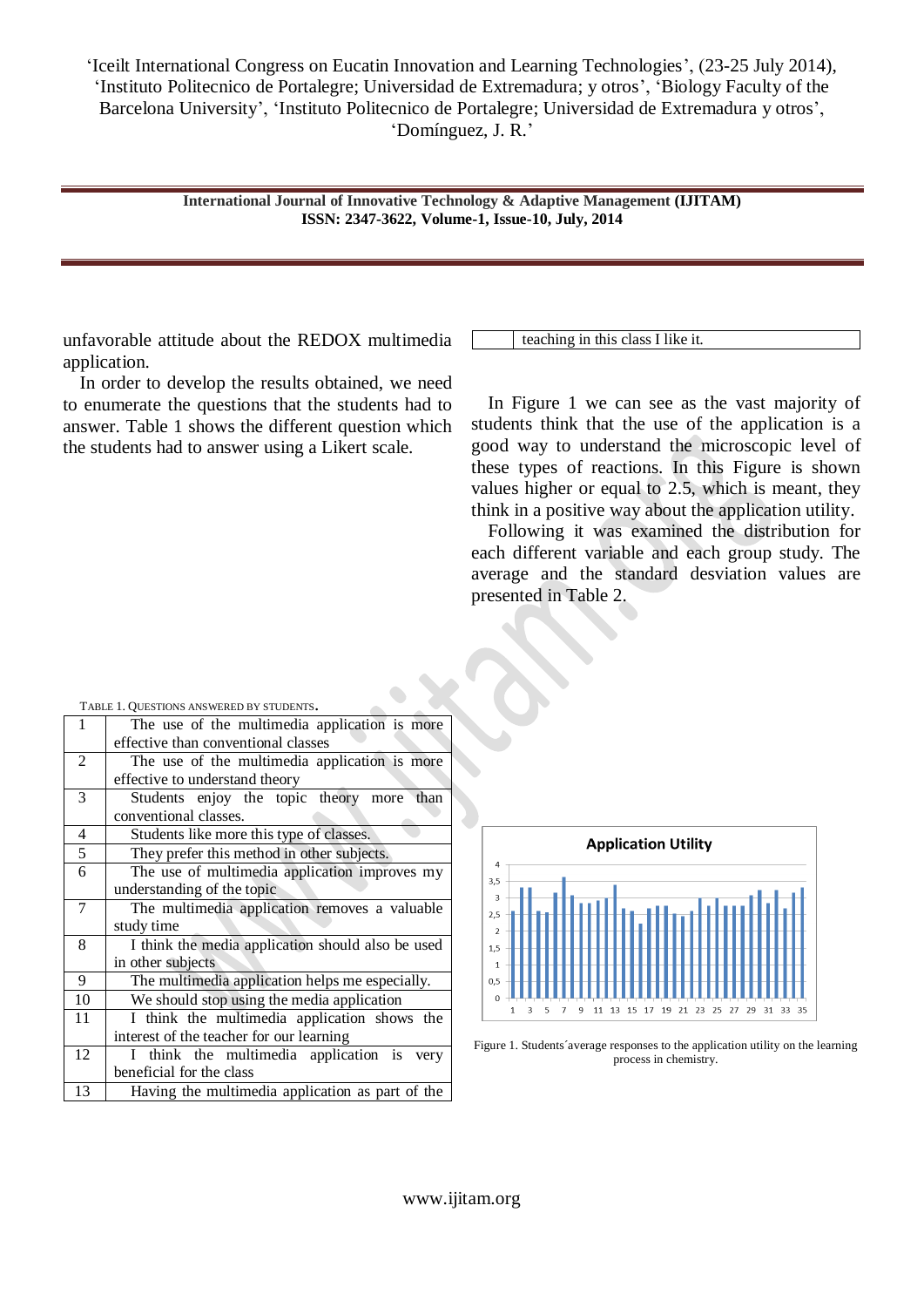> **International Journal of Innovative Technology & Adaptive Management (IJITAM) ISSN: 2347-3622, Volume-1, Issue-10, July, 2014**

| Question       | Mea<br>$\mathbf n$ | B<br>group<br>Mean    | D<br>group<br>Mean | SD           | p-<br>value    |
|----------------|--------------------|-----------------------|--------------------|--------------|----------------|
| 1              | 3.03               | 2.8                   | 3.1                | 0.95         | 0.051          |
| $\overline{c}$ | 3.51               | 3.2                   | 3.6                | 0.85         | 0.010          |
| 3              | 2.86               | 2.7                   | 2.9                | 0.91         | 0.091          |
| $\overline{4}$ | 3.09               | 2.9                   | 3.1                | 0.98         | 0.319          |
| 5<br>6         | 3.50<br>1.97       | 3.3<br>$\mathfrak{2}$ | 3.5<br>1.9         | 0.95<br>0.90 | 0.297<br>0.597 |
| $\overline{7}$ | 2.34               | 2.3                   | 2.4                | 0.87         | 0.755          |
| 8              | 3.47               | 3.4                   | 3.4                | 0.77         | 0.793          |
| 9              | 3.43               | 3.5                   | 3.4                | 0.88         | 0.502          |
| 10             | 2.23               | 2.2                   | 2.2                | 0.73         | 0.661          |
| 11             | 4.05               | 4.1                   | $\overline{4}$     | 0.80         | 0.650          |
| 12             | 2.97               | 3                     | 2.9                | 0.90         | 0.597          |
| 13             | 2.15               | 2.1                   | 2.2                | 1.12         | 0.852          |
|                |                    |                       |                    |              |                |

TABLE 2. DESCRIPTIVE STATISTICS ABOUT THE UTILITY OF THE MULTIMEDIA APPLICATION.

The mean and the standard deviation for the different variables according to the two investigated groups, presented in Table 2, demostrate that in the vast majority there was no significant difference in the level of interest or utility that they give to the multimedia application. The descriptive statistics were performed for each items. The average scores for each item ranged from 1.9 to 4.1 and the standard desviation from 0.73 to 1.12 .

The results shown that mostly the average of these statements showed an overall positive response statements .The majority of the each student average of the response statements shown are positive, more than 2.5.Furthermore, if we focus on the responses of the every question, it can be seen that mostly the questions answered by each student are positive, the mark is more than 2.5.

Studying the results, we can see that the questions answer by students of grupo B and D, and practically are the same, although we can see as group B gave higher values when they answered the questionnarie.

For the research not only were studied the frequencies to find the relationship between variables and groups, but also one-way ANOVA was applied. The results found significant relationship and differences among these independent factors.

In Table 2, the researcher conducted one way ANOVA. The statistical results indicated the pvalue were not less than 0.05, except to question number 2, which was 0.01, the statistical results indicated that the p-value was not reached the significant level, the results were not significant, therefore the hypothesis were rejected in almost the cases. Regard to the 2 question, the p-value indicated that there is significant differences between the two groups, and because of this value, the hypothesis was accepted.

# IV.CONCLUSION

The use of computer simulation can be helpful in improving problem solving. We recognize that other types of intervention might have been equally effective; but the issue here was whether a particular approach would be effective.

The results of this study are based on a survey purpose after the use of a multimedia application in order to improve the learning process about REDOX reactions. This information is valuable since students could watch these animations on a computer, a mobile or wherever they want.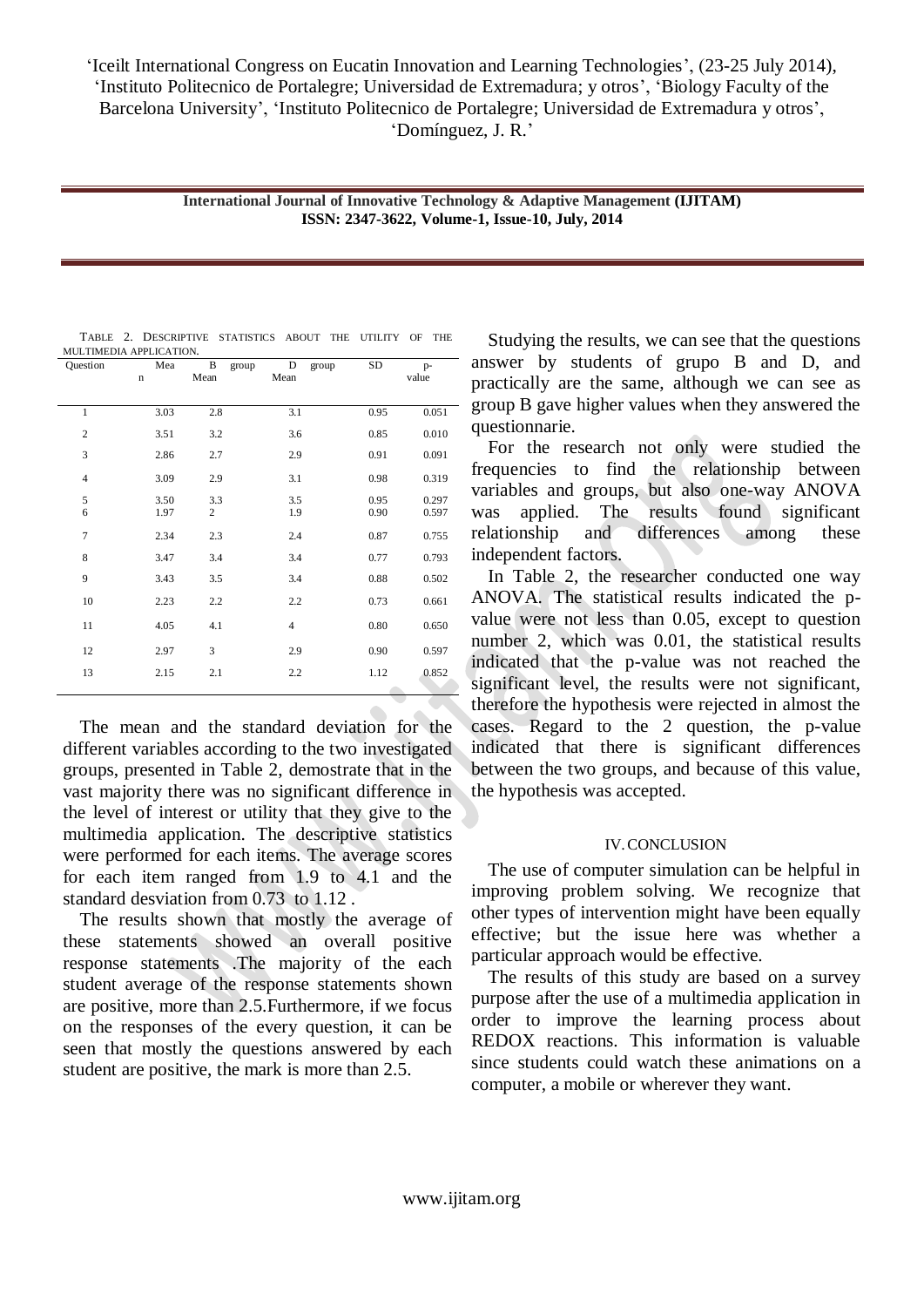> **International Journal of Innovative Technology & Adaptive Management (IJITAM) ISSN: 2347-3622, Volume-1, Issue-10, July, 2014**

As a result, many of the student's misconceptions and misinterpretations identified may not have existed if the students had seen the previous lesson. This is based on the cognitive theory of multimedia learning, which assumes that learners process information through a dual coding capability involving an auditory/verbal channel and a visual/pictorial channel [12, 13]. Students would learn better with words and pictures.

As we know, students attitude regarding the difficulty of chemistry lesson are related to concepts, symbols, etc. Because of this, the students find the use and application useful to transfer from macroscopic level to microscopic or/ and symbolic level [14]. Chemistry teachers can transfer rapidly form one level to the other, without problems, but students are not able to transfer easily.

The student attitude regarding the utility of the REDOX multimedia application at this lesson, are almost neutral. Nevertheless, the vast majority of students recognize that chemistry knowledge is useful to interpret aspect of their everyday life, but not many of them express their wish to continue chemistry studies.

### ACKNOWLEDGMENTS

My thanks to University of Málaga for allowing us to develop this project and the financial support.

#### REFERENCES

- [1] J. Osborne, S. Simon, S. Collins,. "Attitudes towards science: A review of the literature and its implications". International journal of science education, vol. 25(9) pp 1049-1079, 2003.
- [2] R. Carlson, P. Chandler, J. Sweller, "Learning and understanding science instructional material". J. Educ. Psych., vol. 95, pp 629-640, 2003. doi: [10.1037/0022-0663.95.3.629.](http://psycnet.apa.org/doi/10.1037/0022-0663.95.3.629)
- [3] A. H. Johnstone, "Review of research Chemical education research in Glasgow in perspective". Chem. Educ. Res. Pract., vol. 7,pp 49-63, 2006.
- [4] A. H. Johnstone, "You can't there from here." J. Chem. Educ., vol. 87, pp 22-29, 2010 .
- [5] R. Tasker, R. Dalton, "Research into practice:visualisation of molecular world using animations". Chem. Educ. Res. Pract., vol. 7, pp 141-159, 2006.
- [6] P.J. Garnett, D.F. Treagust, "Conceptual difficulties experienced by senior high school students of electrochemistry: Electric circuits and oxidation-reduction equations". J. Res. Sci. Teach., vol. 29, pp 121-142, 1992a.
- [7] D. King, "Teacher beliefs and constraints in implementing a contextbased approach in chemistry. Teaching Science". The Journal of the Australian Science teacher association, vol. 53 (1), pp 14-18, 2007.
- [8] D. King, A. Bellocchi, S.M. Ritchie. "Making connections: learning and teaching chemistry in context". Research in Science Education, 38(3), pp 365-384, 2008.
- [9] P.J. Garrnett, D. F. Treagust, "Conceptual difficulties experienced by senior high school students of electrochemistry; electric circuits and oxidation-reduction equations". J Res. Sci. Teach., vol. 29, pp 1079- 1099, 1992b.